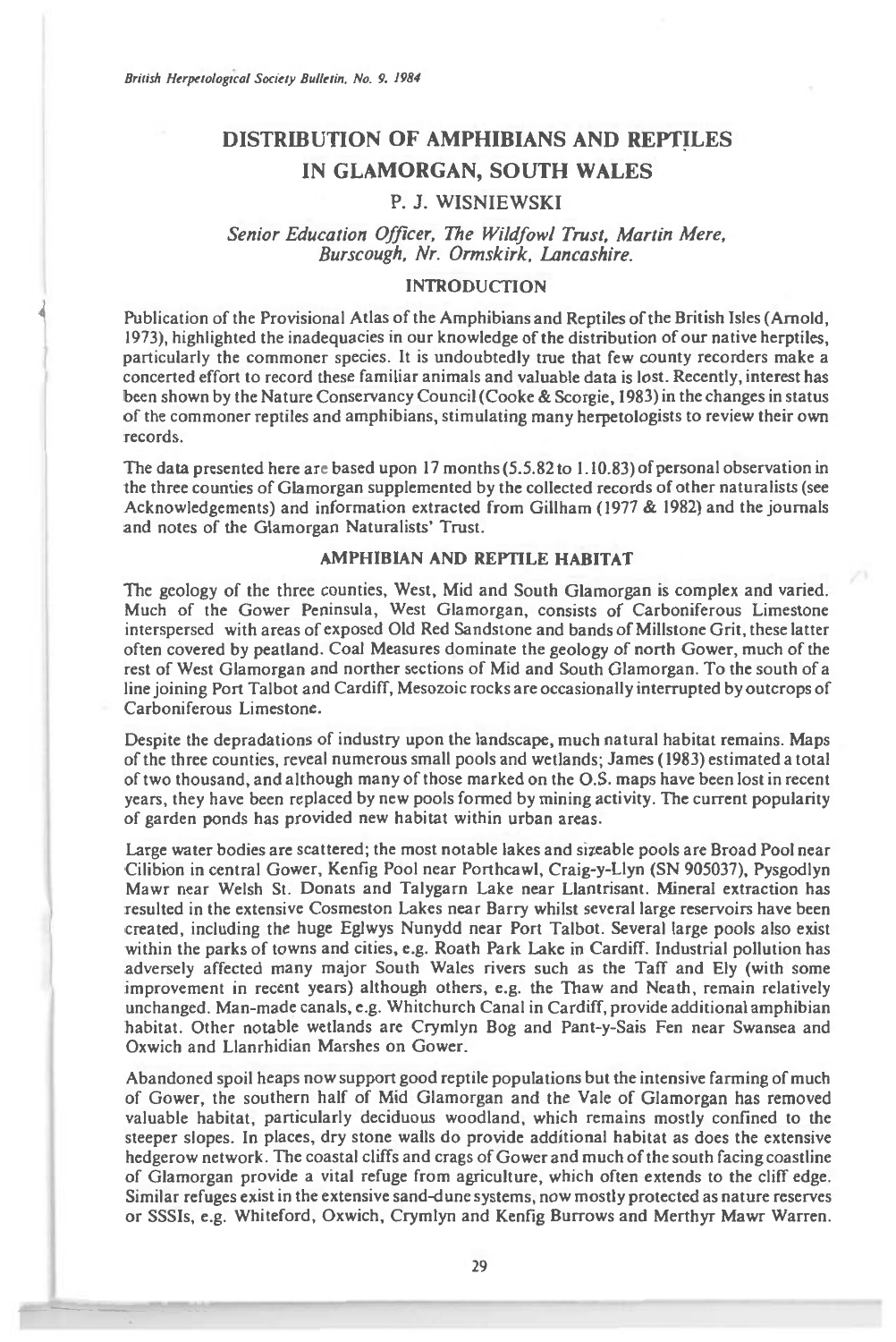The more rugged, mountainous, northern parts of Glamorgan are sparsely populated but extensive afforestation with conifers has eliminated much reptile and amphibian habitat.

#### **DISTRIBUTION OF SPECIES**

The distribution of each species has been plotted on a 10 km square basis (Figs  $1-9$ ) and incorporates records from the Provisional Atlas. In addition, the number of 5 km and 10 km squares in which each species has been observed in summarised in Table 1, including the number of pre- and post- 1960 10 km square records given in the Provisional Atlas. The number of Atlas records confirmed by the current survey is also given. Some estimation of the known range for each species can be obtained by treating 10 km square records from the current survey plus all Atlas records as a theoretical maximum and all records minus unconfirmed post-1960 records as a theoretical minimum. These ranges are given in discussion of the distribution of individual species, below.

#### Fig. I. Common Frog **(Rana temporaria)**

11 1

> Estimated range 68% of survey area. This range is undoubtedly an under-estimate and intensive investigation of the north-western uplands would probably yield further records. Scarcity of ponds in parts of the south coast have resulted in a sparse population. Many colonies exist within town centres, particularly in garden ponds and in 1983 the earliest record for frogspawn was in early January from one such pond in the centre of Cardiff.

Fig. 2. Common Toad **(Bufo bufo)** 

Estimated range  $49 - 51\%$  of survey area. Lack of deeper pools may restrict the distribution of this species although mining has created some suitable habitat. Large population at Kenfig Pool and fairly common in those squares where it occurs.

# Fig. 3. Smooth Newt **(Triturus vulgaris)**  Estimated range 39 — 44% of survey area. All newts are less easy to observe than the

anurans. The Smooth Newt is undoubtedly under-recorded but much commoner than generally expected for Wales. Much suitable habitat exists and mining has created many new ponds.

#### Fig. 4. Palmate Newt **(Triturus helveticus)**

Estimated range 27% of survey area. Very scattered and apparently less common than the Smooth Newt. Populations exist in the Bridgend area, some in newly created ponds. Otherwise, present in the uplands of the north-east.

## Fig. 5. Crested Newt **(Triturus cristatus)**

Estimated range 24% of survey area. Apparently the least widespread of the newts and thought to be generally declining in Britain. Good populations still exist in certain parts of Glamorgan, particularly in the Bridgend area where several recent ponds are occupied. Also to be found within Cardiff where one breeding site comprises a fairly bare pool within a park, surrounded for some distance by nothing but closely mown grass. Further searching would probably reveal more populations, particularly in the south.

#### Fig. 6. Slow-worm **(Anguis fragilis)**

Estimated range 32 — 42% of survey area. Particularly common in the south and often to be seen basking upon dry spoil heaps. Good populations on Flatholm. Few records from the north but undoubtedly under-recorded.

# Fig. 7. Common Lizard **(Lacerta vivipara)**

Estimated range 34 — 44% of survey area. Distribution similar to previous species. Common on Flatholm and on most maritime cliffs.

## (No Fig.)Sand Lizard **(Lacerta agilis)**

Two old unsubstantiated records from two 10 km squares, one from Whiteford Burrows and the other from Margam Burrows near Port Talbot. In the latter case, suitable habitat has been largely destroyed by the construction of the B.S.C. works.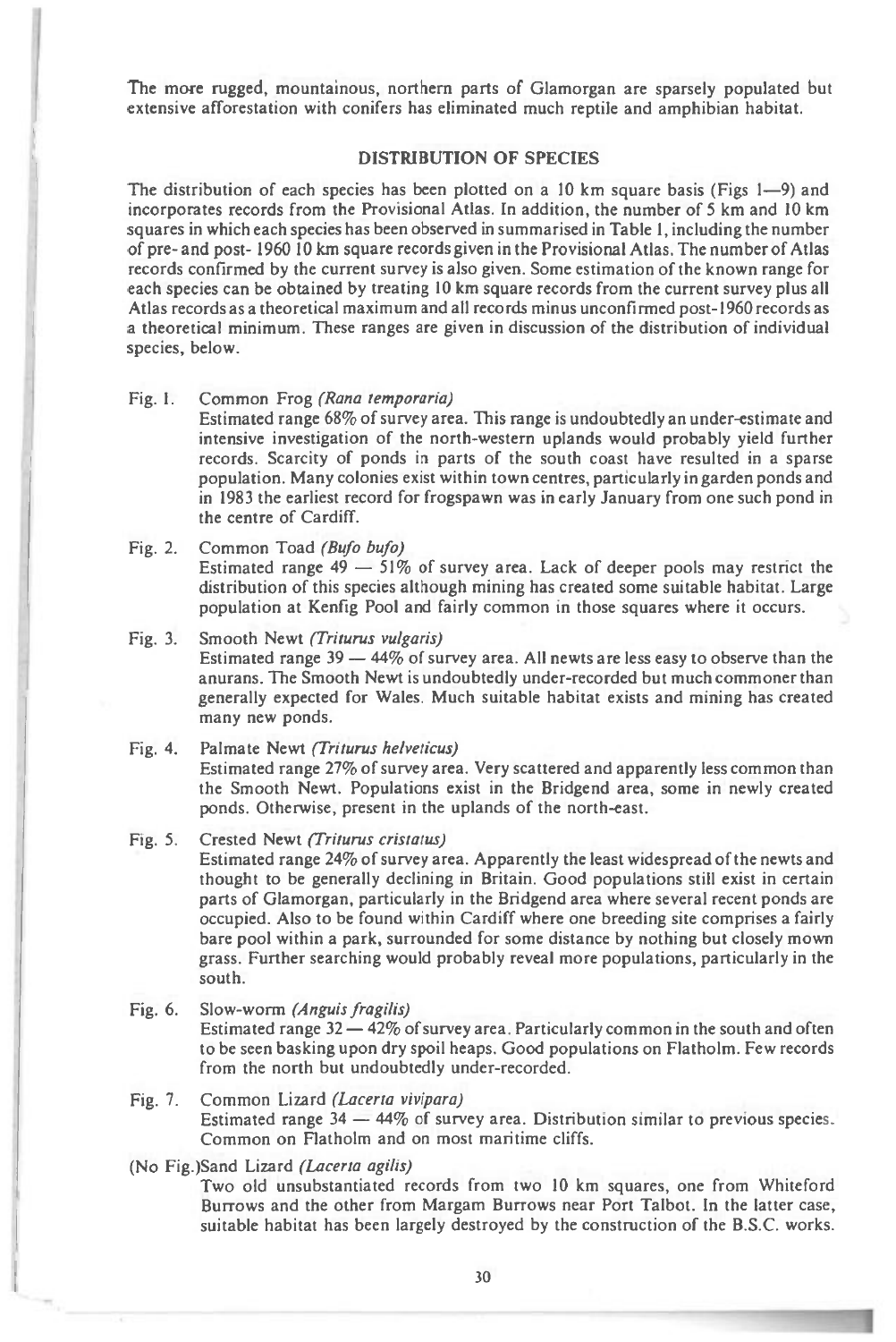Key

Large dot:-Record from current survey

Small dot:-Unconfirmed post-1960 record from the Provisional Atlas.

Cross:-

Unconfirmed pre-1960 record from the Provisional Atlas.



Fig. 1. Common Frog







Fig. 3. Smooth Newt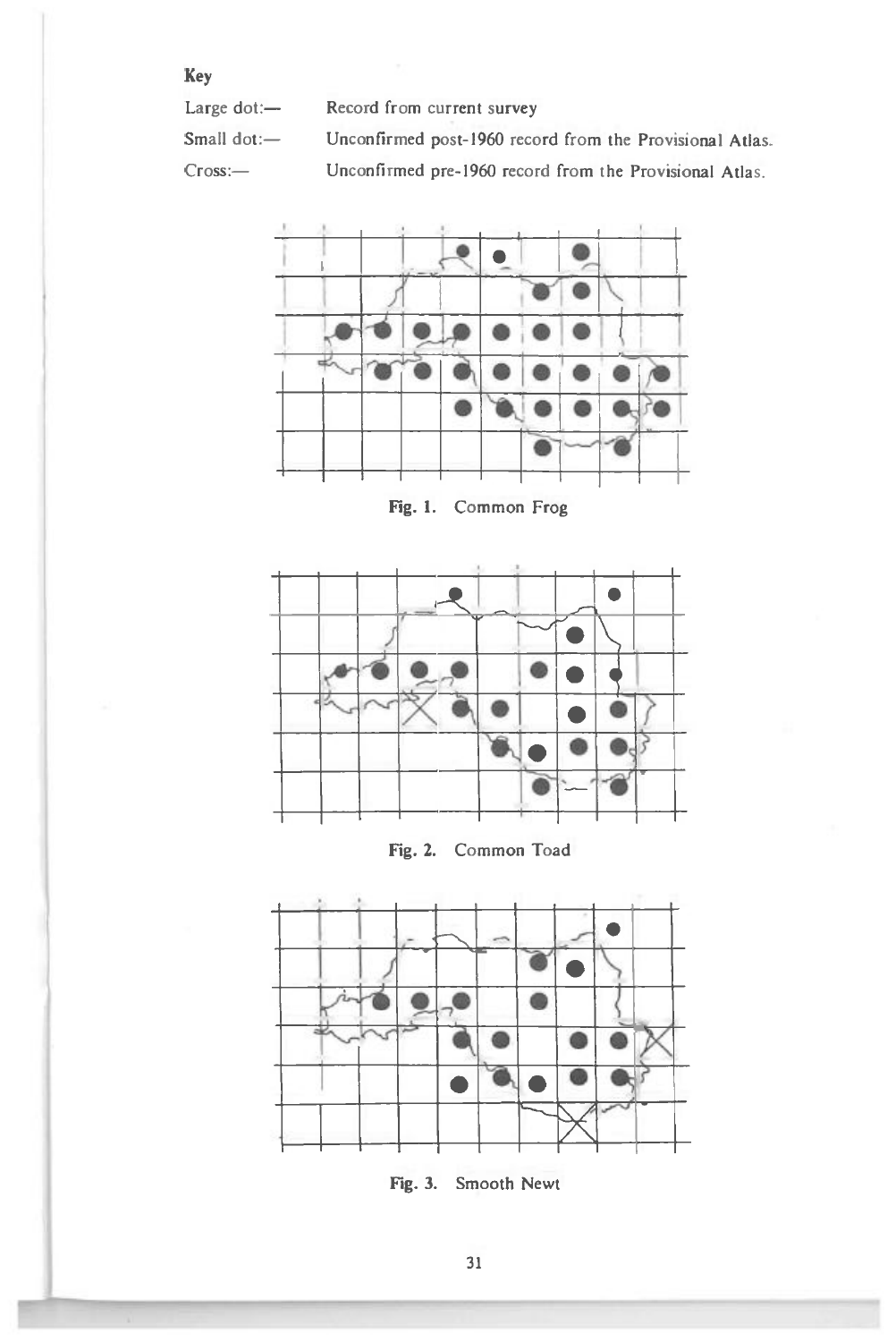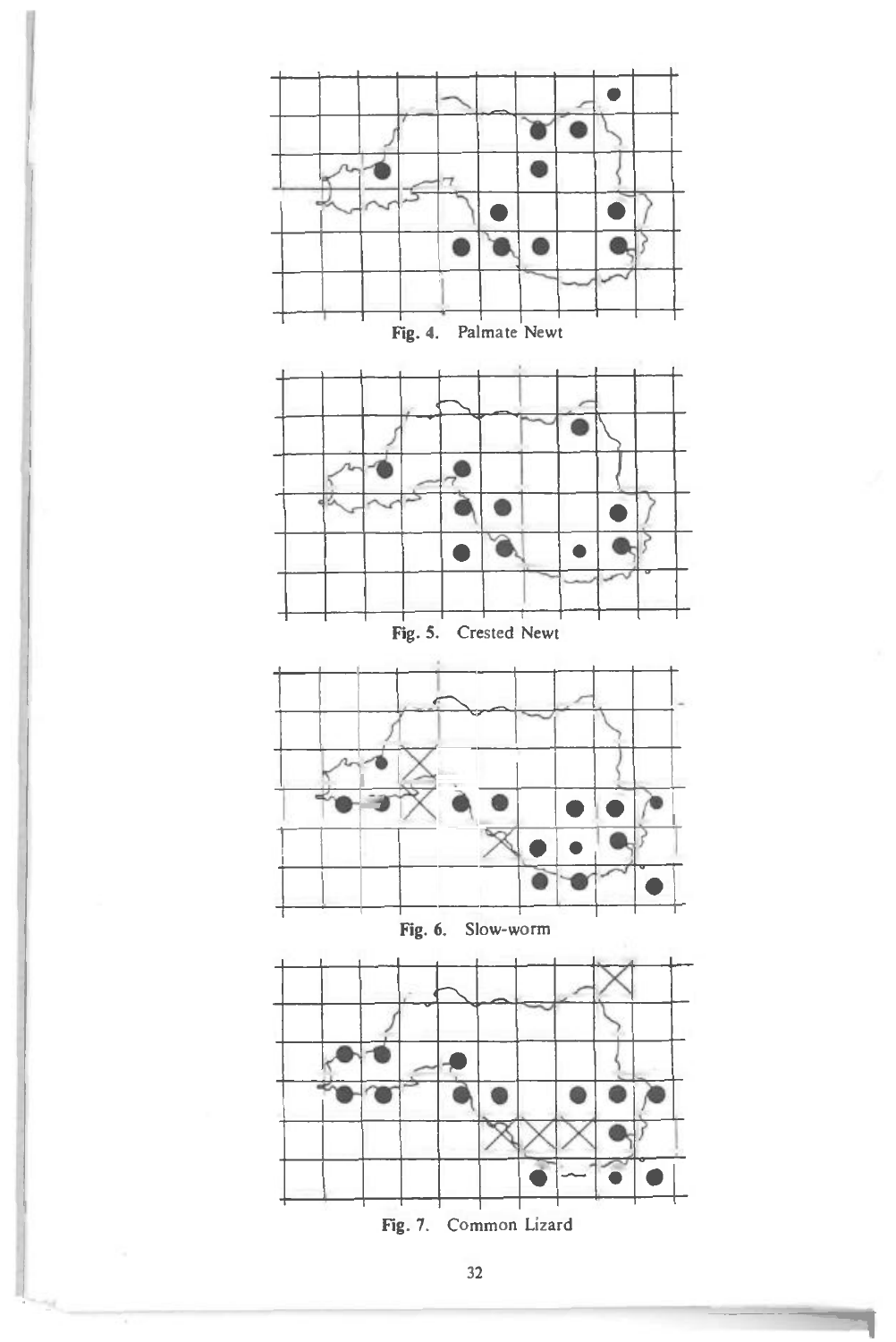

Fig. 8. Grass Snake



Fig. 9. Adder

Fig. 8. Grass Snake *(Natrix natrix)* 

Estimated range 32 — 44% of survey area. Probably under-recorded. Some records from the north-west. Likely to be present in the damper upland areas in the rest of north Glamorgan (unlike the Adder). Its distribution in the south of Glamorgan is closely associated with the presence of larger water bodies and surrounding wetland.

Fig. 9. Adder *(Vipers berms)*  Estimated range  $37 - 42\%$  of survey area. Probably confined to the drier south (as indicated). Common on spoil heaps and in forestry clearings. Melanistic specimens frequent in south Gower.

# **CONCLUSIONS**

Despite extensive observations, the records presented here are far from complete. In particular, the northern parts of Glamorgan (the 'Valleys') are under-recorded due to the sparse human population, the ruggedness of the terrain and widespread afforestation. Further fieldwork is required in this region but herptile populations are probably scattered and small.

Records for reptile species were disappointing since, unlike amphibians, they do not congregate for breeding and are thus more difficult to observe.

Despite the effects of industry, agriculture, forestry and urbanisation, the picture is not a gloomy one. Good populations of the comoner amphibians and reptiles persist and the declining Crested Newt is widespread, even in urban areas.